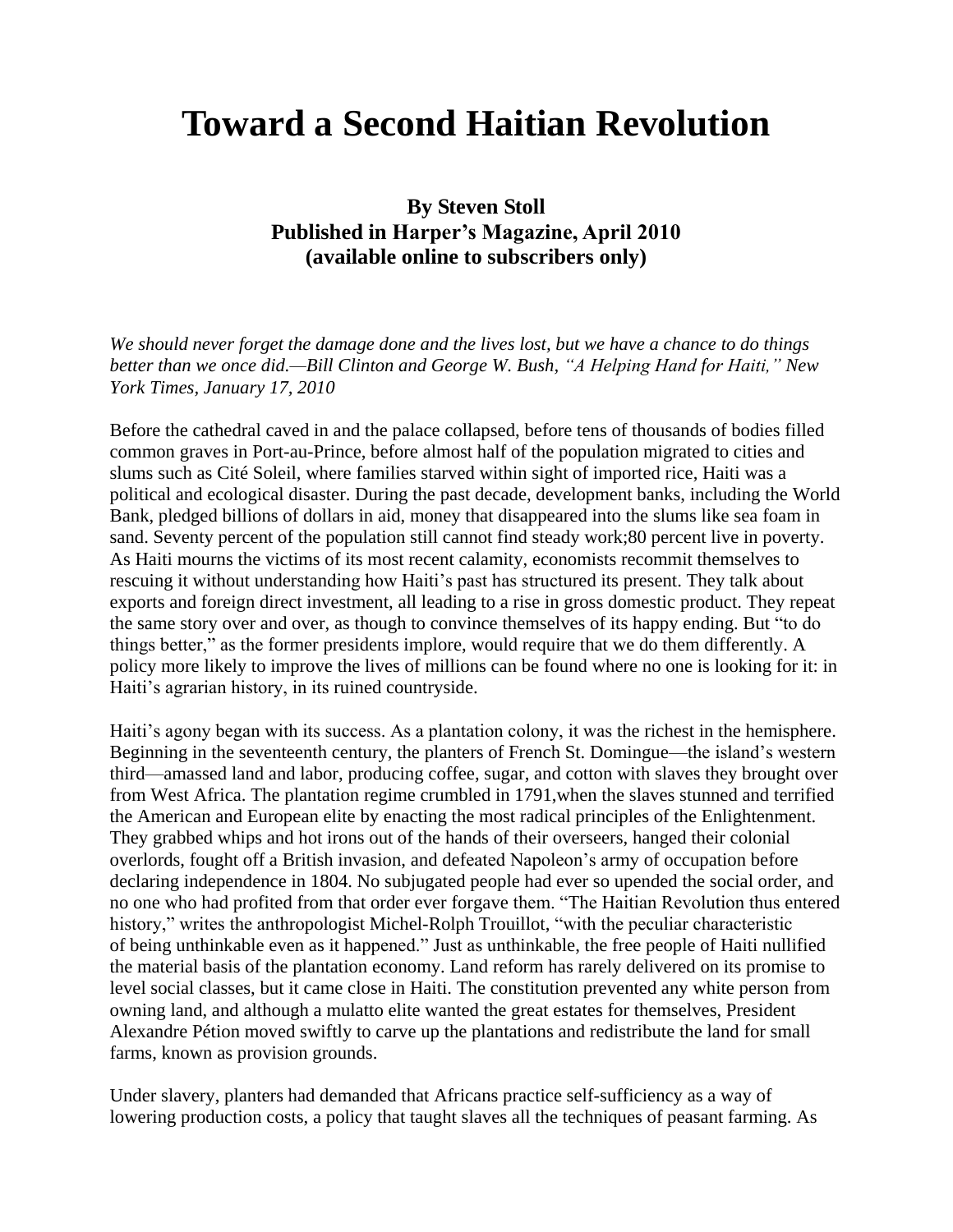free people, Haitians used the same volcanic soils and abundant rainfall to cultivate the same cassava, dasheen, breadfruit, yams, and rice.

In the decades that followed, smallholders produced a robust subsistence that even yielded small surpluses. An English Quaker and abolitionist named John Candler visited the island during the 1840s and saw families tending farms of from nine to thirty acres, raising yams, plantains, bananas, and coffee. "Good land may be had of the government in every part of the island at a low price," Candler discovered, "and any man not satisfied with his condition . . . may easily buy it, and become a freeholder in his own right. "He described a busy peasantry free of tribute to any prince, and with "few wants" beyond their common food and coarse clothing. He observed people who "work to live . . . but they do not, and they will not work hard to please anybody." Candler declared the farms shabby, the cultivation unsophisticated, and the commerce stagnant, all signs that Haitians created no wealth. But he still came away an admirer. One out of every three house-holds possessed its own patchy garden, "a proportion of independent proprietors, such as perhaps scarcely any other country in the world can exhibit."

Revolutionary Haiti stood on a contradiction. Agrarian households pursue stability, not wealth; sufficiency, not taxable income. But Haiti's unaccountable peasantry was ruled over by a mulatto elite, who wanted revenue to purchase the trappings of nationhood. Political economists of the era disdained smallholders, arguing that the only way to modernize them was to separate them from their land, giving them no other option but wage work. To Haitian peasants, wage work looked suspiciously like slavery—both monopolized the body of the laborer for someone else"s profit on someone else's land. Yet export commodities and the money they generated required plantations. Without them, the government lacked the income to fund a military or build an infrastructure.

France, for its part, refused to let go of its brutalized colony. Turning to economic pressure, Charles X demanded that the former slaves compensate their former tormentors by paying out 150 million francs. The Haitians had no choice; the country would never have survived another invasion. The burden Haiti accepted in 1825 debilitated successive governments for more than a century, setting off a spiral of debt as millions of francs were borrowed from French, German, and American banks to make payments. Even after France reduced the balance to 60 million francs in 1838, the debt reparations left Haiti politically explosive, institutionally de-formed, and financially enfeebled—sickly and insecure in its isolation, a nation of free blacks in a sea of white-dominated colonies, many of which refused to trade with it or even recognize it as sovereign.<sup>1</sup> Lingering debt, more than anything else, forced Haitian society into the political machinations of the Atlantic world and brought poverty and starvation to the once-proud peasantry.

When Haiti struggled to pay its loans, the bankers moved in. A financial syndicate formed the National Bank of Haiti and intimidated the government into giving it a fifty-year monopoly over the currency. Americans owned 20 percent of the venture. Haitians screamed, attacked the government, launched revolutions, and assassinated one president after an-other. The government found it impossible to meet its expenses, but the foreign-owned National Bank refused to pay interest or inflate the currency until Haiti paid down its debt. Violence ripped through the capital, and word spread to the bankers that government soldiers were about to seize the vault.

In response, on December 17, 1914, U.S. Marines landed at Port-au-Prince, marched into the National Bank, and confiscated \$500,000 worth of gold. Woodrow Wilson ordered an invasion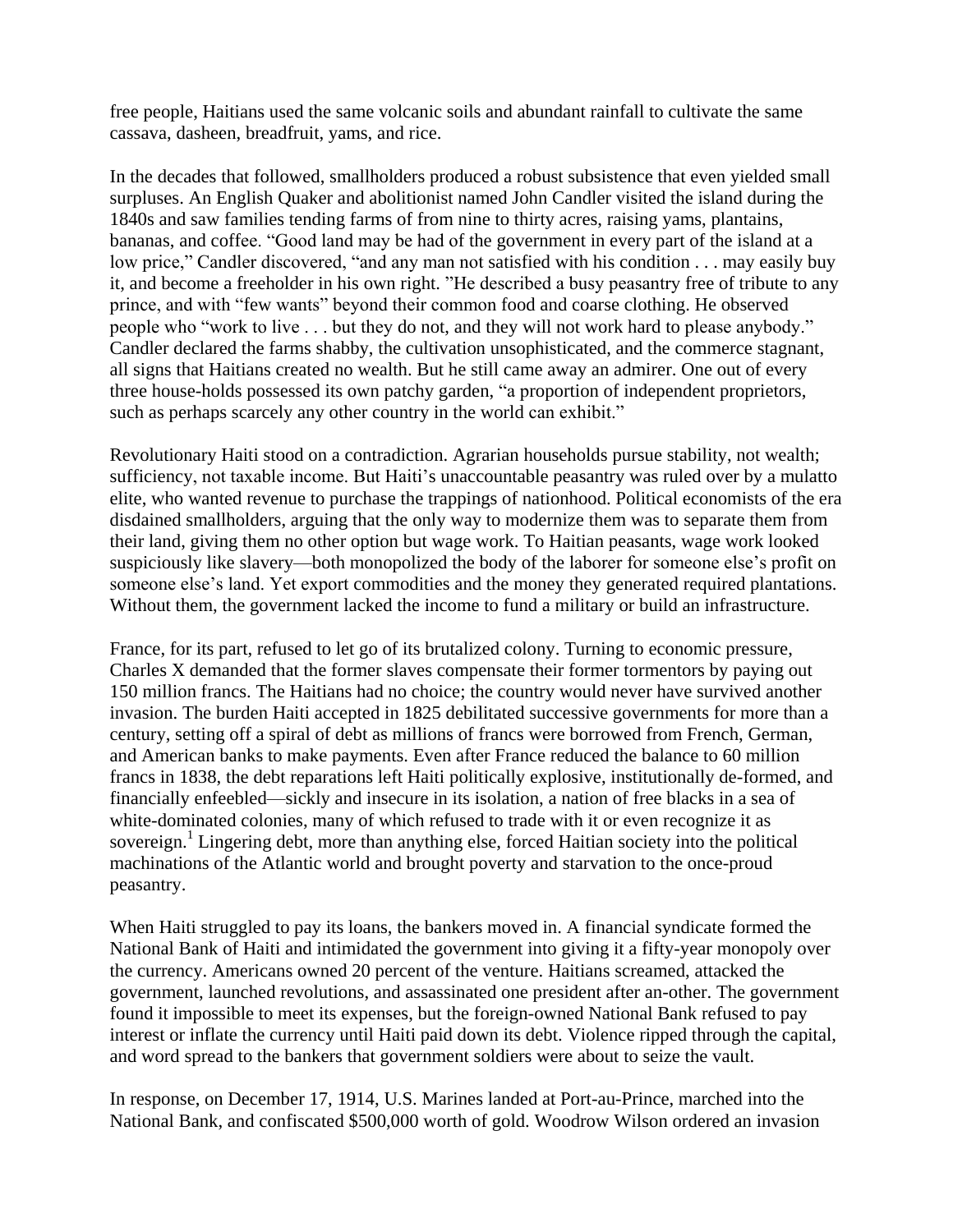the following year. U.S. military commanders set the date for the presidential election, placed marines with bayonets inside the National Assembly to intimidate members into voting in a puppet candidate, and declared martial law to stop the protest that followed. Then the State Department issued a treaty—which the new president signed without modification, the pen all but handed to him by uniformed officers—that forced broad terms for the "efficient development" of Haiti's "agricultural, mineral and commercial resources." The constitution (written by Assistant Secretary of the Navy Franklin D. Roosevelt) eliminated the prohibition against white ownership. When the National Assembly spit on the occupiers' law, the occupiers ordered the president to dissolve the Assembly. Commanders then rigged a plebiscite in 1918 to give the constitution popular support. The election ended Haitian independence.

Every polity shapes an ecology, its own land-use regime. The Haitian state emerged from occupation a predatory organization that proceeded to ignite a furious ecological implosion. It invested nothing in the countryside and conserved none of its resources; instead, it turned to graft and smuggling. The French had deforested much of the country during the seventeenth and eighteenth centuries by planting every acre they could in sugarcane. The remaining scraps of forest eventually fell, becoming firewood and charcoal for a proliferating peasantry. The rural population multiplied, and whereas that increase would have signified a flourishing subsistence culture in a larger country with richer resources, on a small, mountainous island it undercut the foundation of peasant autonomy. Only 28 percent of Haiti is arable. Increases in population density often spur households to raise more food in a limited area by redoubling their labor. But that is not what happened in Haiti. Making room for additional households diminished the area available for safe subsistence. Their resources pulled out from under them, peasants clung to their homesteads even as their old strategies failed them. Those who could last no longer migrated to Port-au-Prince and their final destination, a tin-and-cardboard shack on stilts over an open sewer.

They joined, that is, the global migration to les bidonvilles —the slums. For most of the people who have moved to the world"s cities during the past fifty years, relocation has not brought improved diet, education, health care, or environment. Instead, it has created such places as Cité Soleil in Port-au-Prince, and Dharavi in Bombay, and Neza (Ciudad Nezahual-cóyotl) in Mexico City. Ten thousand people lived in Neza in 1957; 3 million live there now. The slums have heaved and thickened in the past three decades, accounting for 33 percent of all the city-dwelling people on earth, a population of 1 billion, a seventh of all humankind.

Now the bankers have come back to Haiti, in the form of the International Monetary Fund, whose twenty-five-year rescue attempt seems to have been designed to drown the victim. In1986, under pressure from the IMF, Haiti again opened its finances and its fragile peace to outsiders, who treated it as a social-science laboratory. With the regime of Jean-Claude Duvalier in ashes and Haiti again descending into violence, the IMF floated less than \$25 million, for which tiny sum (and a promise of more) it demanded changes. Haiti was forced to cut its public spending. It would cease all support to its domestic rice farmers, withhold credit, and invest even less than it had in roads and the decaying irrigation systems.<sup>2</sup> Most important, the government would open its neighbourhood markets to imports, known to Haitians as "Miami" rice.

Riceland Foods of Stuttgart, Arkansas, now imports most of the rice eaten in the country. Miami rice costs less than home grown, but consumers pay a high price for it in other ways. Haitian rice farmers fail even when they try to adapt to global competition. High-yield "Green Revolution" seeds offer larger harvests for greater profit at prevailing prices, but they trade resilience for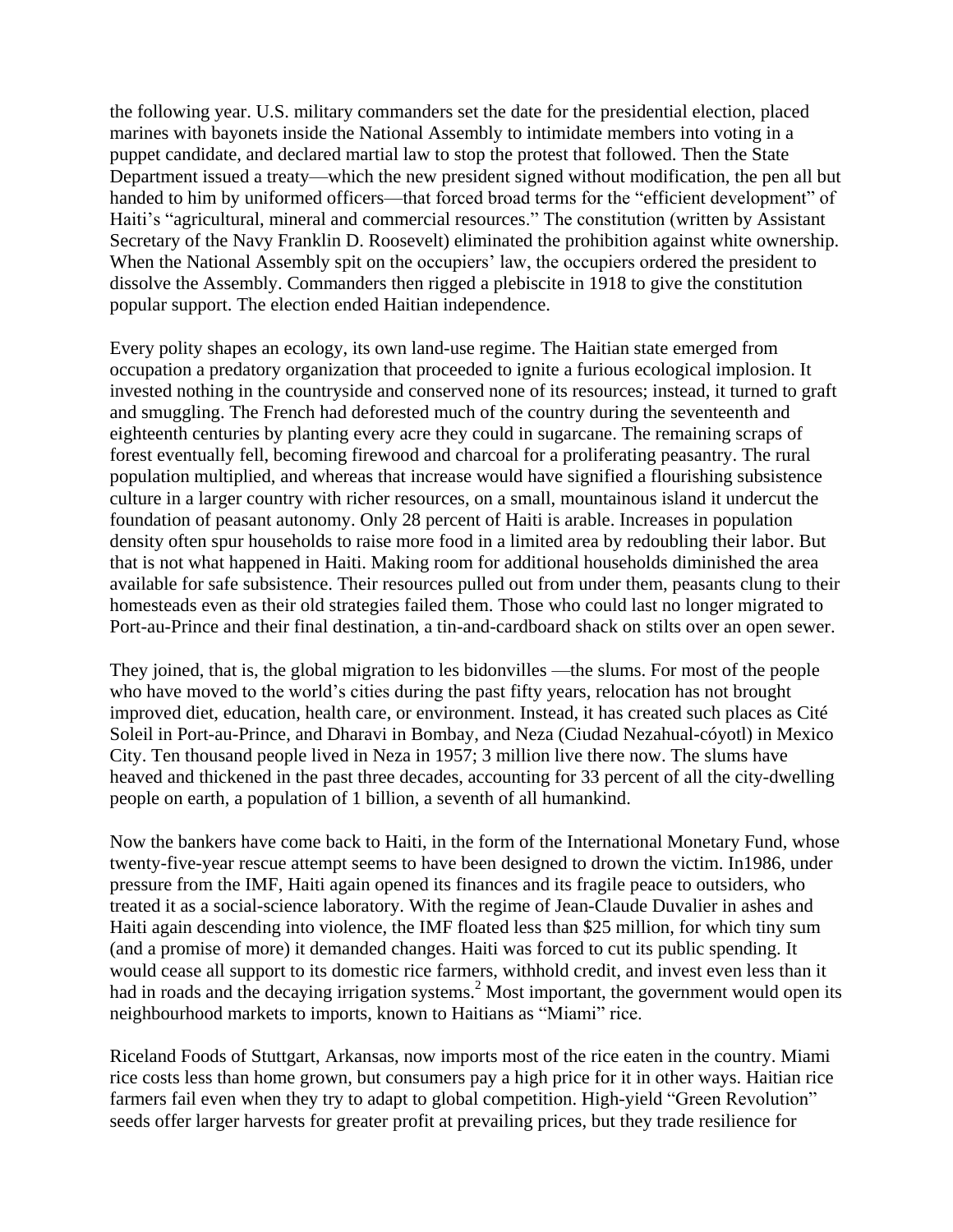abundance, requiring more pesticide and fertilizer than do local varieties. And farmers cannot select the next year's seed from what they harvest. The seed companies breed out the plant's ability to germinate in the second generation, forcing farmers to purchase seed year after year. This added cost burdens households that already operate inside very narrow cash mar-gins, sometimes with little more than three acres under till. Finding it impossible to compete with industrial agriculture, the smallholders have over time moved to les bidonvilles, where they become lifelong customers of Riceland.

In 2008, a spike in food prices provoked the world"s poor to riot against the governments of Haiti, Guinea, Mauritania, Mexico, Morocco, Senegal, Uzbekistan, and Yemen. Haitians lined up for rations and filled their bellies with fine silt mixed with water, shortening, and salt, shaped into discs and set out to harden in the morning sun. Dirt eating in Haiti stems from a craving not for any trace minerals the eaters may ingest but for the sheer mass in the gut. As one woman said to a journalist, "Once you eat [the biscuits], you don"t feel hungry anymore. That and a glass of water and you feel satisfied." To supplement the clay cakes, children compete with pigs for the gleanings along open sewers. "No one talks about the sugar," said a furious woman in a public market. "No one talks about the corn, the beans, and the oil. No one talks about the education for the kids. No one cares about what we go through."

In the logic of economic development, land that feeds people is under-employed, freeholder sufficiency is poverty, and independence from wage work is backwardness. People once called isolated and unproductive now starve from being integrated and un-employed. They starve, in other words, from the very dependency that represents their modernity. These millions of Haitians—the great-great-grand-children of the slaves who instructed the luminaries of the European Enlightenment on the meaning of liberty, the great-grandchildren of the proud smallholders whose cassava and dasheen gave material meaning to that freedom—grind earth between their teeth.

Helping Haiti now requires us to recognize that development aid has been little more than a monetary shakedown, "developing" nothing but millions of additional units of misery and dispossession. It has punished modest, small-scale farmers as though they were part of a problem when in fact they represent the only viable solution. Provision grounds elsewhere in the Caribbean have undergone no significant decline for centuries, evidence of the reliability of lowinput cropping practices. Farms on this model maintain their soils, function without petroleum or capital, and give returns that feed local markets. As for their supposed isolation from the world economy, the studies of anthropologists obliterate this misconception. Smallholders around the world sell into the global marketplace with-out surrendering their autonomy.

Haiti"s peasants are the only people in the nation"s history who have ever produced for domestic consumption. Progress for Haitians means invigorating the countryside under their ownership, their cultivation, their control; it means helping the government help its smallholders. This is the low- impact, antidevelopment solution for Haiti"s future: a program of land re-form that would give the provision grounds back to households, allowing them first to sustain themselves and then to create surpluses. The elite now own large, unproductive estates throughout the countryside. The challenge of development must be to make that land socially as well as economically productive. As for the food sup-ply, imports will be necessary, but exports will follow when Haitians begin to meet their own critical needs.